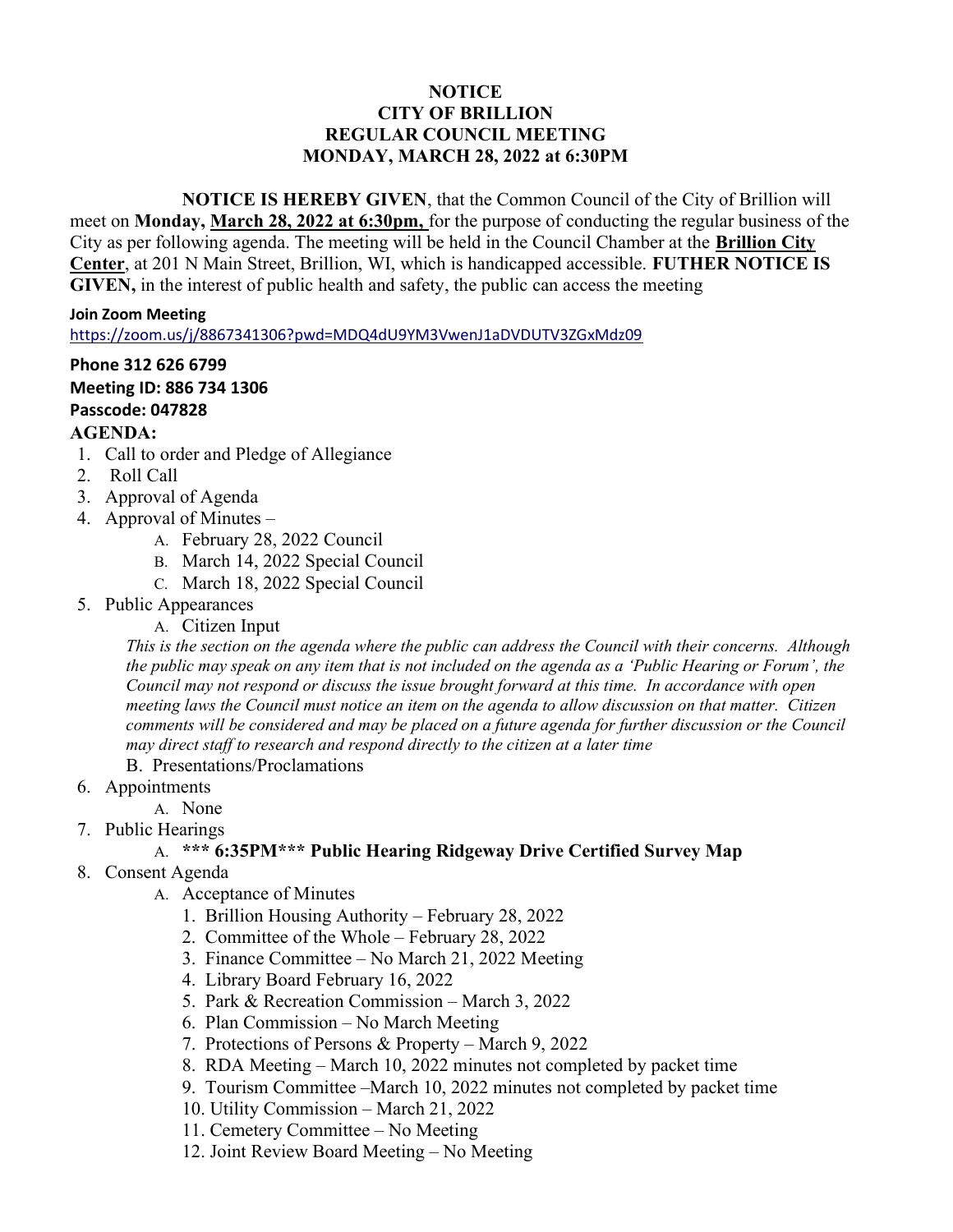# 9. Dept Head Reports

- A. Park & Recreation
- B. Library
- C. Fire Department
- D. Police
- E. Ambulance
- 1. Monthly Report
- 2. Financial Report
- F. Municipal Court
- 1. Brillion Court Report
- 2. Reedsville Court Report
- G. Public Works
- 10. City Administrator/Community Development Director
- 11. Clerk/Treasurer's Office
- 12. Mayor's Report
- 13. Committee Reports
	- A. Brillion Housing Authority
	- 1. Committee Report
	- B. Cemetery Commission
	- 1. Committee Report
	- C. Committee of the Whole
		- 1. 2022 Law Enforcement Agreement Village of Reedsville and City
		- 2. RE22-03 City of Brillion Resolution Borrowing from the Trust Fund of The State of Wisconsin for Roadwork
		- 3. Optimist Club of Brillion Street Closure Friday, June 10, 2022 Brillion Electric Light parade
		- 4. Set Public Hearing, April 11, 2022 6:35 pm Public Hearing for 2022 Storm Sewer & Street Construction – Sunrise Circle
		- 5. McMahon Proposal for Professional Consulting Services
		- 6. Voucher and payroll authorization signer
	- D. Finance & Purchasing Committee
		- 1. Committee Report
		- 2. Review of Vouchers:
			- i. General Fund: \$ 667,805.42
			- ii. Reserves: \$ 4,207.83
			- iii. Contingency: \$ 0
			- iv. TIF Expenditures: \$ 52,900.00
	- 3. Review of Payroll
		- i. Pay Period: 2/12-25/2022 paid on March 11, 2022 \$56,750.78
		- ii. Pay Period: 2/26-3/11/2022 paid on March 25, 2022 \$58,424.06
	- E. Library Board
	- 1. Committee Report
	- F. Park & Recreation
	- 1. Committee Report
	- G. Plan Commission
	- 1. Committee Report.
	- H. Protections of Persons & Property Committee
	- 1. Committee Report
	- I. Redevelopment Authority Commission
	- 2. Committee Report